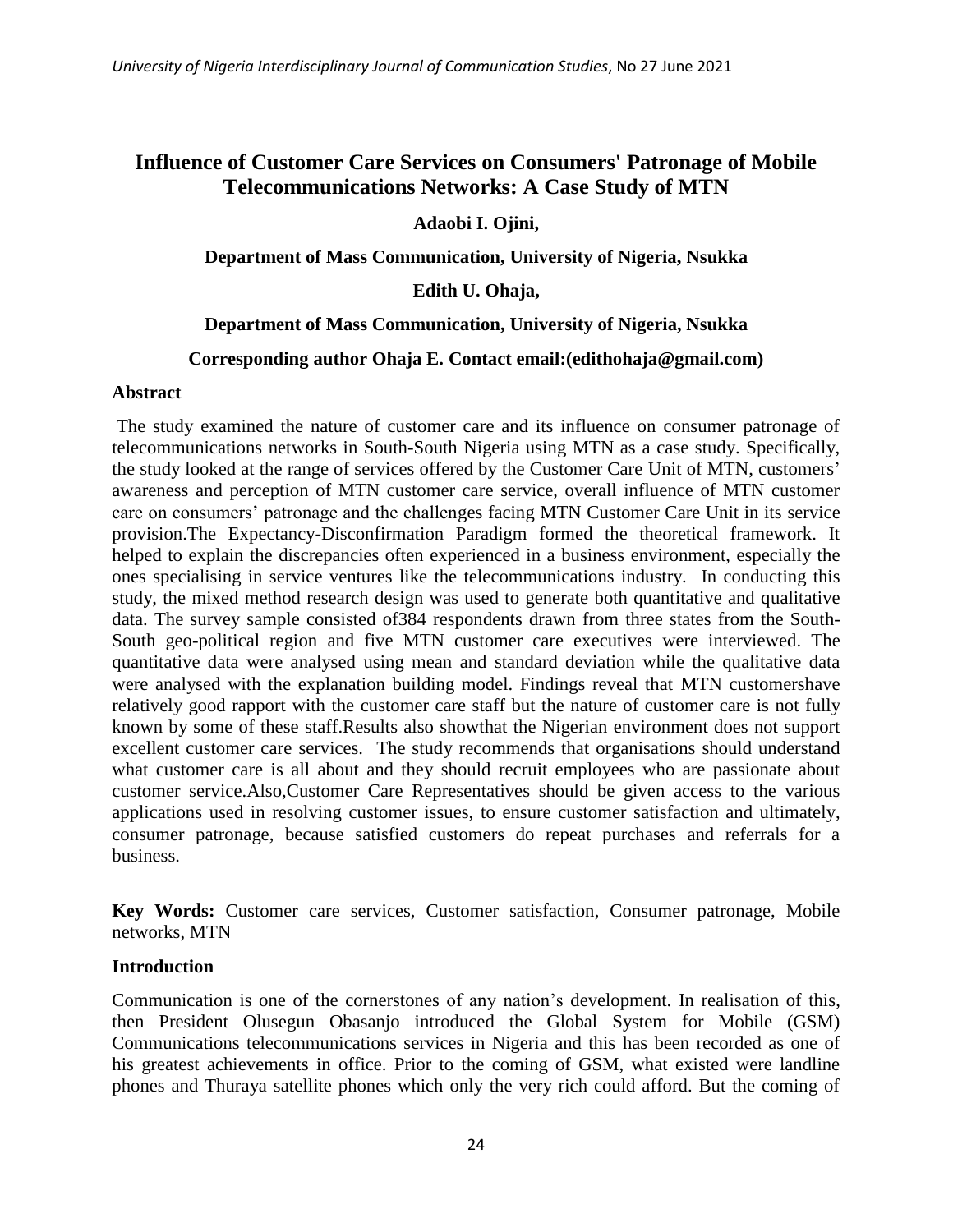GSM changed all these. Today, because of GSM, almost everybody, from the wayside mechanic to the university professor, now has access to telephone services.

At inception, government ventured into GSM service provision with the introduction of MTEL, but that did not succeed. Airtel led the pack in terms of private network service provision. Airtel was established in 2001 and began trade as Econet Wireless. It transmuted into Zain, Vmobile, Vodacom and currently, Airtel. Right now, Nigeria has four major mobile telephone service operators, one of which is the Mobile Telephone Network (MTN) Group Limited. MTN, formerly M-Cell, is a South African transnational mobile telecommunications firm that does business in many African, European and Asian countries. Its headquarters is in Johannesburg. It is the biggestmobile network companyin Africa and the eighth biggest in the world. It operates in more than twenty countries and one-third of the firm's earningscome from Nigeria, where it has over30% market share (MTN, 2017).

With all the telecommunication network providers bestriding the Nigerian telecommunications market, competition among these companies is keen. Different strategies are, therefore, deployed to grab a profitable market share. The advent of telephony system as enabled by these telecommunications companies has opened new vista of opportunities across commerce and industry to Nigerians. The customer is the reason for which these companies remain relevant.

As a result of continued human interface, and by reason of satisfaction in the respective product lines of these companies, customers find it compelling, as occasion demands, to remain, change or refer others, hence the need for customer services. Customer servicecoverseverything an organisation does to make customers value its products and services (Machado &Diggines, 2012).

Customer satisfaction canincreaseorganisations' customer base and boost their reputation, (Fornell, 1992; Levesque & McDougall, 1999). According to them, firms in the mobile telecommunications industry need to ensure their customers are satisfied so that they can develop brand loyalty. This is because a firm with a high percentage of loyal customers profits from repeat purchases, willingness to pay higher prices, positive recommendations to potential customers and lower inclinations to switch brands.

Kurtenbach (2000) asserts that customer care refers to service provision to customers prior to, during and subsequent to a transaction. He explains that to be successful in customer services, companies need to consider their customers' experience as paramount because customers rely more on how the company treats them than any other marketing strategy that they could ever employ to satisfy them.

Considering how expensive it is to acquire new customers and the seeming high turnover of customersexperienced by many businesses, it is expedient to discover what fosters customer satisfaction.Organisationsemploy many strategies to ensure that their potential customers and suppliers are aware of their business. They embark on corporate hospitality and business trips to gain new customers. All these efforts can be nullifiedin an instant by poor customer care.

MTN's Integrated Annual Report (IAR) for 2017 reveals that the company's mission is to make its customers the focus of its business by ensuring that they are attended to properly and given utmost care. By this, the company agrees that the customer dictates the tune of the business. It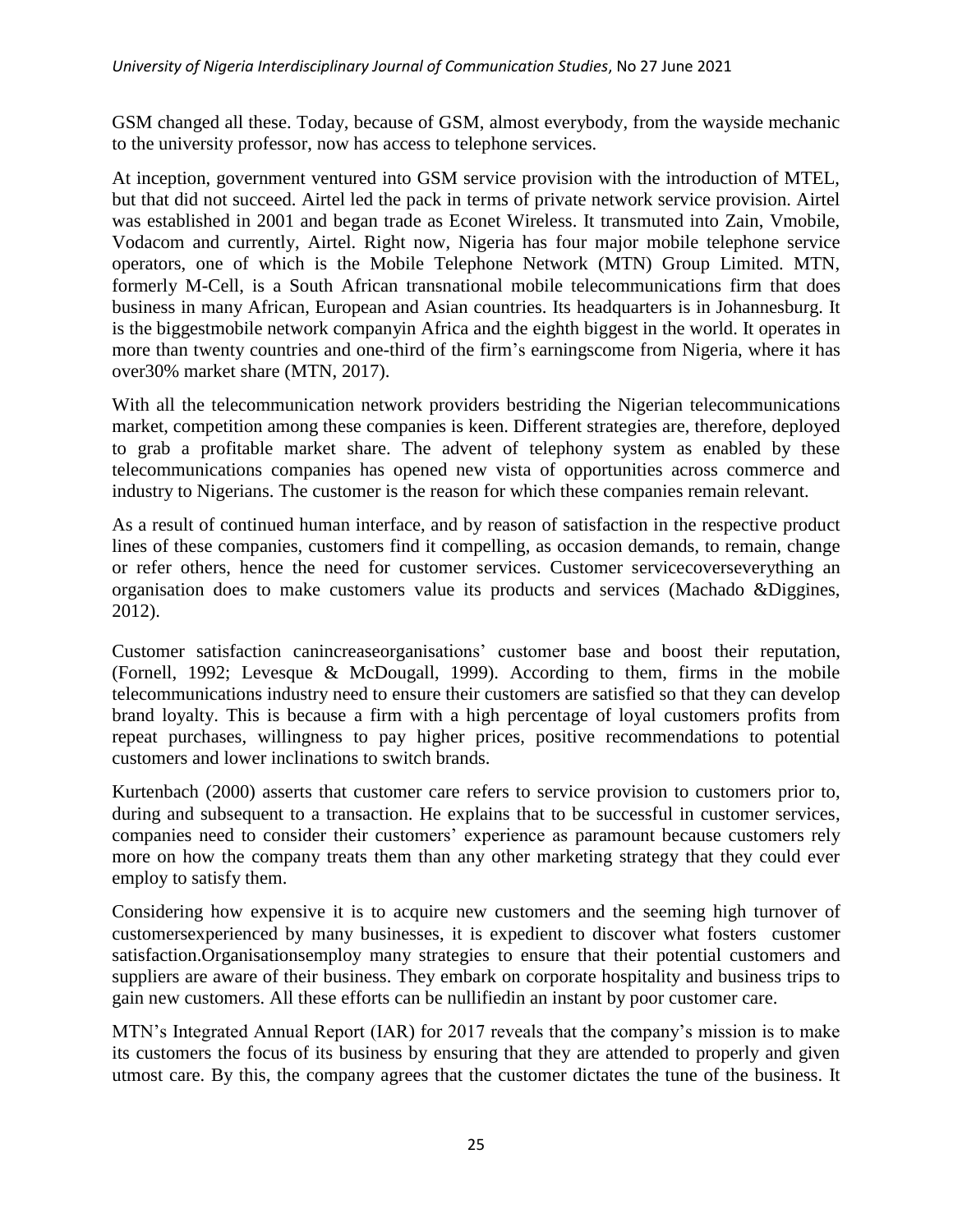provides the following products and services among others: MTN sponsored data, MTN leased circuits, mobile advertising, MTN data hosting, MTN fleet managements (MTN IAR, 2017).

Thisresearch used MTN as a case study to find out the influence of customer care services on consumers' patronage of the mobile telecommunications network with the hope that the results from the study will be beneficial to not only MTN but other businesses in the telecommunications industry and beyond because some of the principles and practices of customer care are universal.

## **Statement of the Problem**

Every business organisation, including MTN, strives to position its services strategically in the minds of its customers and potential customers. To realise this, the use of the Customer Care Unit becomes imperative. The Customer Care Unit of every organisation is responsible for managing the service delivery process while catering to the queries from customers, which arise from the use of the organisation's products or services. The aim most times is to ensure customer satisfaction and improve the chances of success for the business.

There have been debates with regards to the efficacy of a Customer Care Unit in a private organisation. While some say it is just a redundant unit without tangible impact on the company's overall performance as they believe that the general Public Relations Unit handles all its roles, others have argued otherwise, stressing the relevance of the Customer Care Unit in organisations.

The effectiveness of this unit in serving its purpose of existence seems to have not been subjected to enough empirical exploration. Machado and Diggines (2012) established this when they said that the average customer care representative (CCR) does not really understand what customer service is all about. In addition, the attitude of the organisation towards the unit with respect to its performance still seems unknown going by available literature. Besides, the influence of the unit on consumers' choice of the network as well as consumers' perception of the unit is something that requires constant research as the business climate is dynamic and always evolving.Also, although similar studies exist in literature, many of them have been carried out in different places other than South-South Nigeria and hence there is need to find out the perspective of people in South-South Nigeria on this issue. This study, therefore, aims to fill the aforementioned gaps.

#### **Research Questions**

- **1.** What are the range of services offered by MTN Customer Care Unit?
- **2.** What is the extent to which the customers of MTN make use ofMTN customer care services?
- **3.** What are customers' perception of MTN customer care services?
- **4.** What is the overall influence of MTN customer care services on consumers' patronage of the mobile network service?
- **5.** What are the challenges that can be identified in MTN Customer Care Unit's operations?

#### **Literature Review**

Customer care is a service offered by an organisation that sees to the welfare of customers. It is literally taking care of the customer. Customer care is a relationship between a buyer, a seller and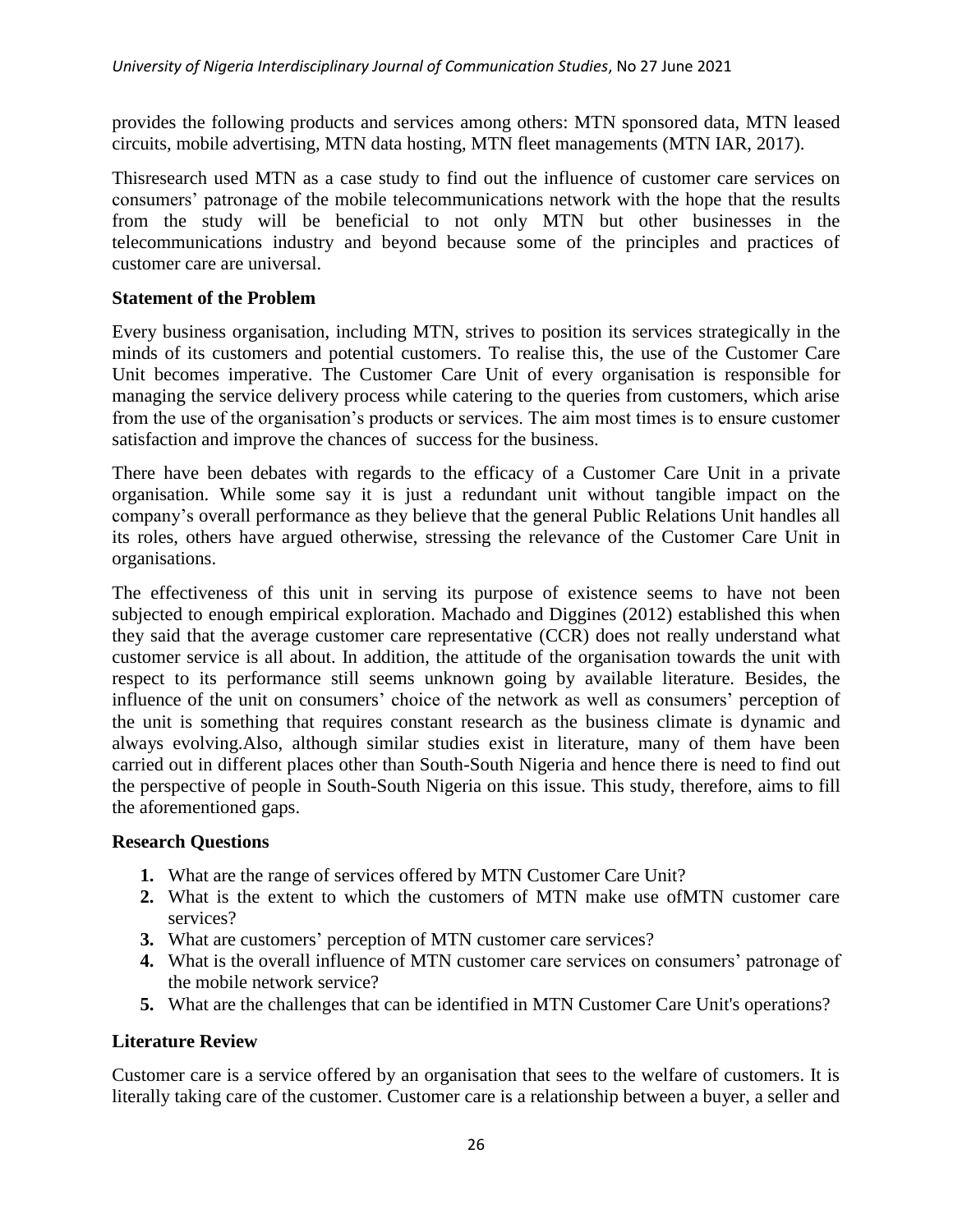third party and can influence demand in the market (Adjaino, 2017). Adjaino further explains that when customer care is used in a broader sense, it encompasses all the functions leading to the entire service delivery by an organisation. From the foregoing, it can be deduced that it is a range of functions which companies perform to attract business opportunities for boosting their market share, revenue, customer satisfaction and brand loyalty bearing in mind that there is growing competition in the business field (Asaghar, Muhammad, Seyed, Khaled &Sadiq, 2011).

The range ofactivities related to customer care service is vast. Customers after purchasing products may have doubts about the products, especially the first-time users (Asaghar et al., 2011). In this situation, customer care is an indispensable approach organisations use to dispel such doubts and keep their customers since it is cheaperto retain them than prospecting for fresh patrons. Customer care can also help to initiate interest in a customer and this can be done by establishing good rapport with the customer and maintaining these relationships.

The employees themselves are first the internal customers of an organisation and in a situation where they are not satisfied, they cannot undertake the task of attending to customers very well. So the employees determine how effective customer care services would be. As a result, customer care first addresses the matter of internal customers before gearing up to deliver services to the external customers. The employee is a person who works for another in return for financial or other compensation. When an employee is satisfied with his or her job, customer care service becomes easier to achieve. This is why some organisationsdeploy lucrative incentives and schemes for motivating their employees toward meaningful job performance (Pradhan&Jena, 2017).

In organised retail businesses, customer care service is the responsibility of sales persons (Kamal, 2014). Kamal further avers that because front end employees meet external customers and perform customer service roles, their skills affect the store's image in the mind of customers. Gronroos (2000) opines that in view of the vital role customer care service plays in organisations, it is essential to prioritisethe training of employees engaged in it. Ahmed and Rafiq (2002)'s study of internal marketing in which they focused on employee satisfaction supports this. Theyfound that satisfied employeessatisfycustomers better than disgruntled ones. Brady & Cronin 2001 corroborate this finding.

Employees need certain behavioural skills in orderto provide excellent customer service (Singh, 2000). These skills include interpersonal, communication, teamwork and problem-solving skills. It is, therefore, important to improve and develop the capacity of salespersons in these areas because that will facilitate sales(Coll&Zegwaard, 2006).

## **Theoretical Framework: The Expectancy-Disconfirmation Paradigm**

The Expectancy-Disconfirmation Paradigm(EDP) was propounded by Oliver (1977). He developed the EDP as a tool for studying consumer satisfaction and it hasbecome popular among researchers (Yuksel&Yuksel, 2008). This theory explains the interaction between consumers and customer care representatives.

Drawing on the shortcomings of earlier customer satisfaction theories, Oliver (1977)introduced the EDP as a more beneficial theoretical framework for evaluating customer satisfaction. The model holds that consumers buy products and services with prior expectations of their anticipated performance. Theseprior expectationsform the parametersby which what is purchased is judged. If the outcomes match the expectations, confirmation happens.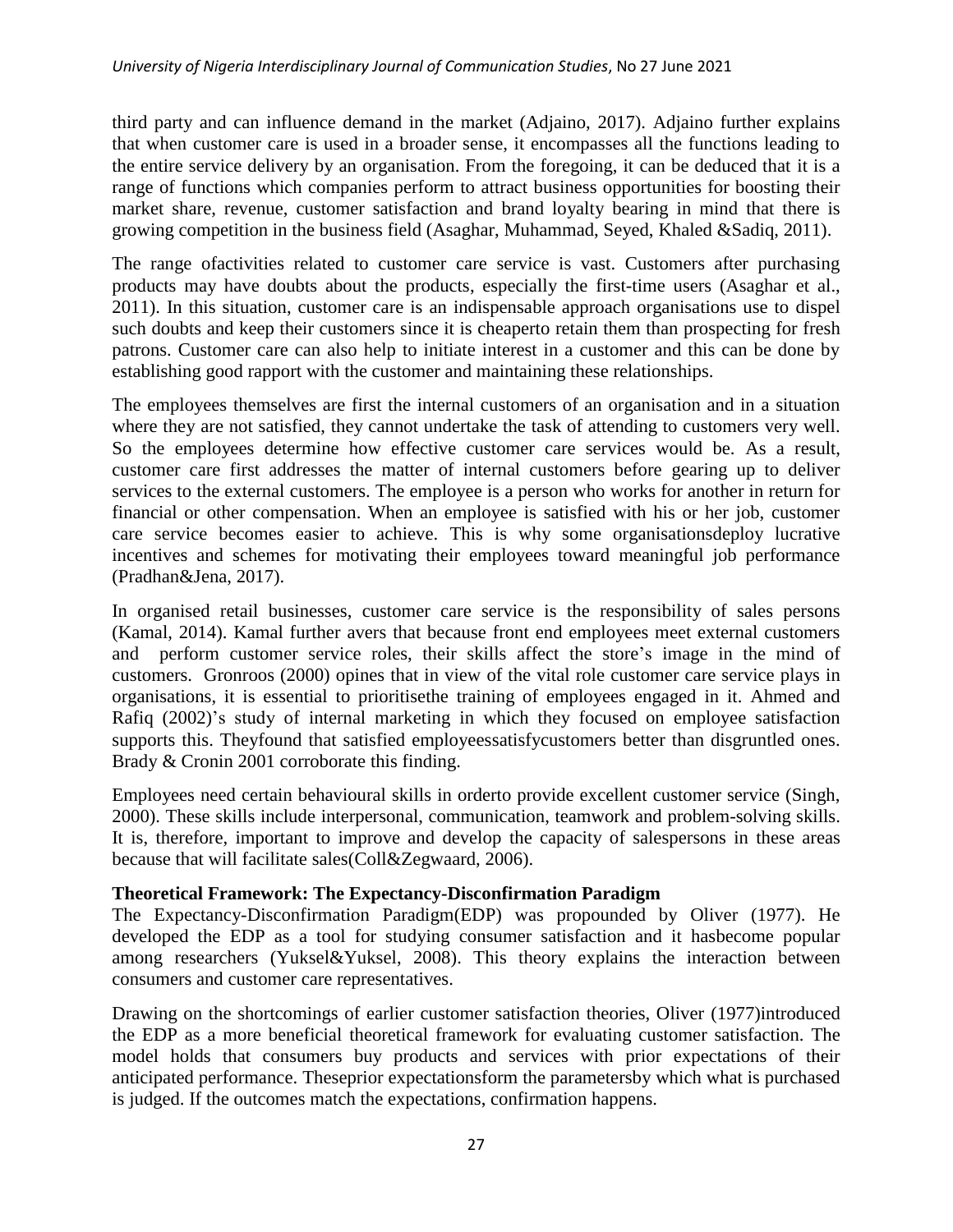Disconfirmation takes place when expectations vary from outcomes as follows:

- 1. A positive disconfirmation takes place when what is purchased performs better thanthe customer expected.This leadsto satisfaction.
- 2. A confirmation also takes place when prior expectations match the performance of what is purchased and this equally leads to satisfaction.
- 3. A negative disconfirmation occurs when the performance of what was bought falls below the customer's expectations. This results in dissatisfaction.

In relation to this study, the EDP gives a vivid picture of what happens in a typical customer care situation, in that the customers already have pre-purchase expectations of how they want to be treated during and after making a purchase, hence the existence of customer care services. **Methodology** 

The mixed method design was employed for this studyto enable the researchers elicit both quantitative and qualitative data through the use of two different research methods. Combining different methods in one study offersmore insight to the investigators of a research problem (Creswell, 2012). The survey and indepth interview methods were adopted for this research. The survey was used to enable the researcher ascertain the influence of customer care services on customers' preference of the mobile network service, MTN. This was done to get the perspective of the subscribers. The indepth interview, on the other hand, was used to find out the MTN Customer Care Unit angle to the topic under study. To that end, several staff of the unit were interviewed to find out their relationship with customers and the challenges hampering the discharge of their duties.

The population for this study comprised all the active voice subscribers of MTN in South-South Nigeria. The numerical data of active voice subscribers for MTN as given by the National Bureau of Statistics (NBS) 2017 and a 2017 National Communication Commission (NCC) report present the population figures for states in the South-South as shown in Table 1 below.

| <b>State</b> | <b>No. of Subscribers</b> |
|--------------|---------------------------|
| Akwa-ibom    | 1,225,050                 |
| Bayelsa      | 510,995                   |
| Cross-river  | 943,066                   |
| Delta        | 2,342,575                 |
| Edo          | 1,399,443                 |
| Rivers       | 2,191,112                 |
| <b>Total</b> | 8,318,269                 |

Therefore, the population for this study is 8,318,269. For the interview, the population was customer care personnel of MTN in Delta State since that is where the headquarters for South-South geographical zone is located. The figures show that there are 21 customer care staff in the office.

According to Ohaja (2003, p. 75), "Sampling is the selection of some members or elementsfrom the population for actual investigation or study." She adds that the selection is warranted by the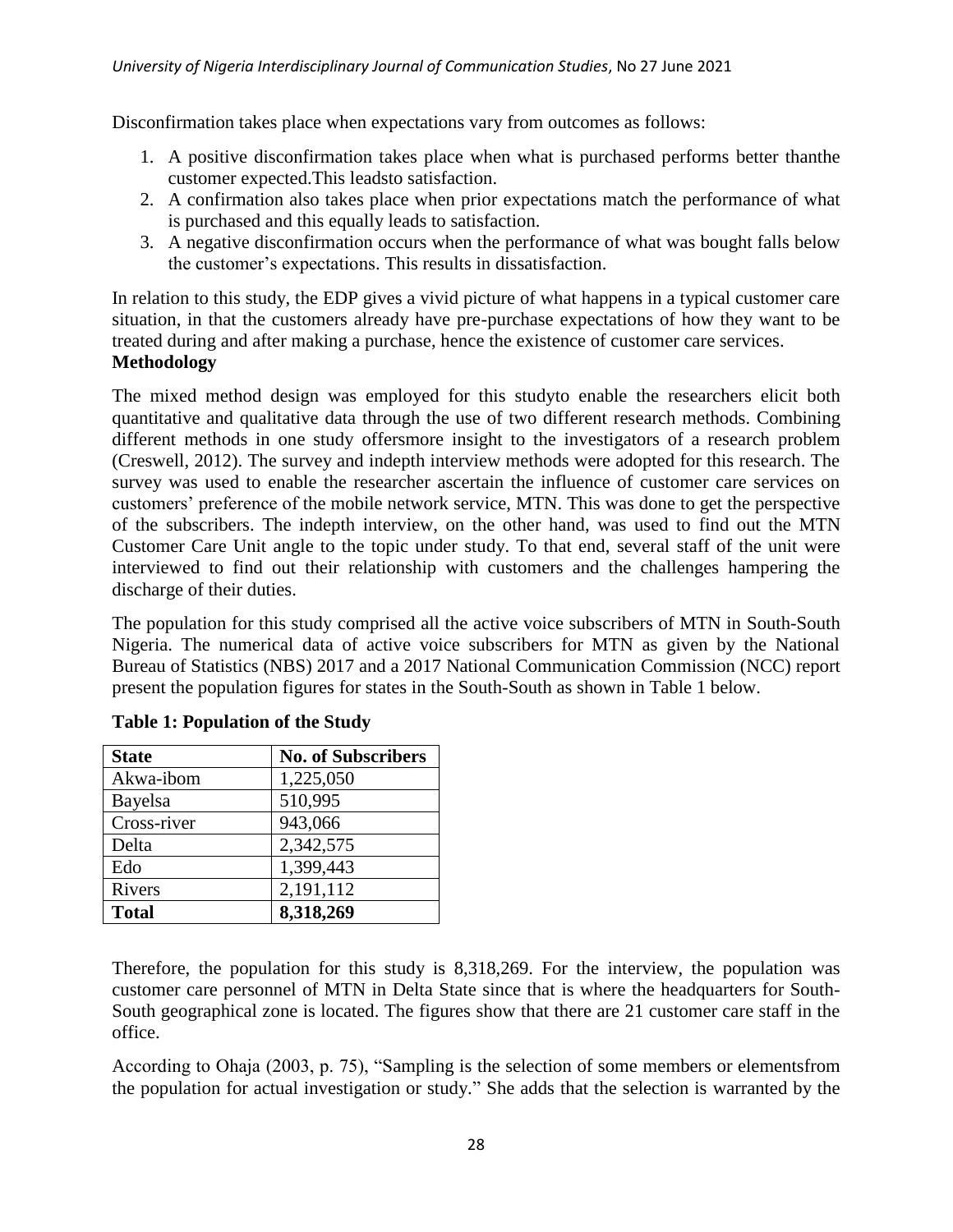impossibility of studying the whole population in most cases. A sample, therefore, is a subset of units from the population being studied" (Riffe, Lacy & Fico, 2008, p. 96). Multi-stage sampling was used to determine where the sample elements will be chosen from and they were drawn from AkwaIbom, Delta and Rivers States.

For the survey, the Cochran statistical formula was used todetermine the sample size for this study. The formula and the workings are shown below:

$$
n_0 = \frac{z^2 pq}{e^2}
$$

Where  $n_0$  = sample size

 $z = z$  value corresponding to chosen confidence level p= degree of variability and e=desired level of precision For a *95%* confidence level with *50% (0.5)* degree of variability and precision, *z* = 1.96,  $p = 0.5$ ,  $q = 0.5$ ,  $e = 0.05$ <br>  $n_0 = \frac{1.96^2 \times 0.5 \times 0.5}{0.05^2} = \frac{0.9604}{0.0025} = 385$ Population size, N =8318269 5% of N =  $\frac{5}{100}$  × 8318269 = 1844

Since  $n_0$  (385) does not exceed 5% of N (184475), then  $n_0$  is a satisfactory sample size for N. Hence, the sample size for the survey is 385 people.

For the interview, the 5 most senior Customer Care Unit staff in the South-South headquarters office in Delta State were purposively selected to serve as the representative sample due to their experience on the job.

The survey instrumentwas the questionnaire, 385 copies of which were distributed to the respondents and 384 were filledwith only minor discrepancies andreturned. Hence, the analysis for the survey was done based on the 384 copies which gave a return rate close that was approximately 100%. The questionnaire items were presented in the Likert-scale form and the instrument was administered by one of the researchers with the aid of two trained research assistants. This method made it easier to meet one on one with the respondents and make clarifications where necessary. This also helped to improve the return rate of the questionnaire.

The interviews with 5 senior customer care executives were conductedphysically, face-to-face at different MTN offices in Asaba, Delta State. The data for the study were analysed through descriptive statistics, namely,frequencies,percentages, mean and standard deviation, presented in graphic form with the aid of tables.

## **Data Presentation and Analysis**

The sample consisted of 128 respondents (33.3%) from AkwaIbom State, 127 (33.1%) from Delta State and 129 (33.6%) from Rivers State. When asked how they accessed MTN customer care service, 252 (65.6%) said it was via phone calls, 54 (14.1%) indicated emails, 40 (10.4%) mentioned the MTN App, while 37 (9.6%) and 1 (0.3%) indicated MTN branches and office outlets respectively.

## **Research Question One: What are the range of services offered by MTN Customer Care Unit?**

The indepth interview was used to elicit answers to this question. From the findings, the major services offered by the Customer Care Unit of MTN include: issue resolution; sales of products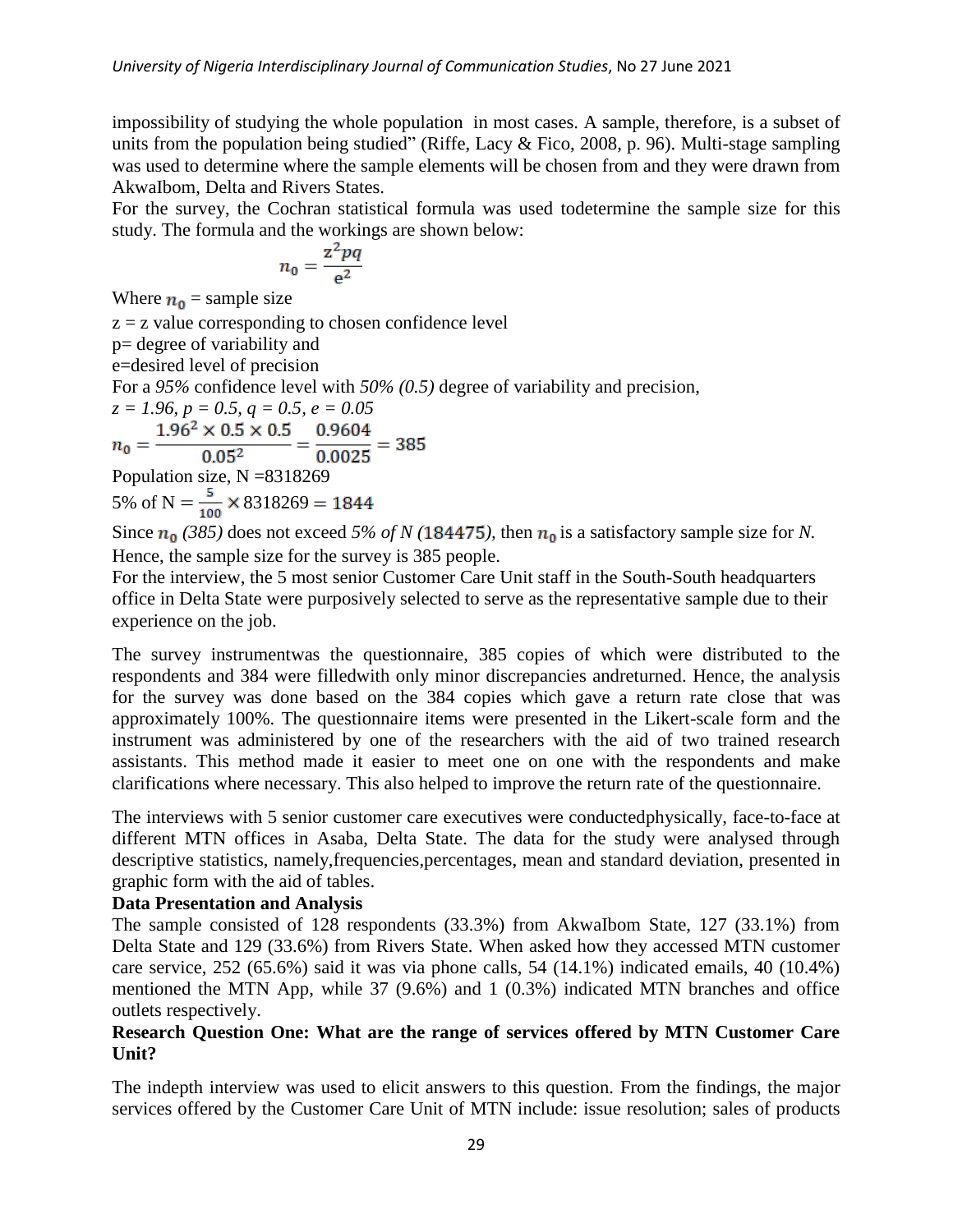and services like subscriptions, data bundles, Wi-Fi devices like the Hynet-Flex, sim registrations, welcome back, sim blocking and retrieval, data management, providing information on MTN's latest products and services, customer welfare, amongst others. The third intervieweementioned "misreshopping", which is a situation whereby the customer care representatives (CCRs) visit other networks to find out what is obtainable there. The first interviewee added doing follow-up checks on customers and visiting other branches and outlets to see if customers are being well attended to.

The CCRsgave their various reactions to the assertion that the average CCR does not quite understand what customer care is all about. The first interviewee agreed on the basis that some got the job without understanding what the job requires and if they would be able to measure up to its demands. The second interviewee also supported this position by stating that some CCRs have personality issues which they often bring into the business. The third introduced the Nigerian factor into the matter and insisted that the Nigerian environment does not support customer service.She gave some instances where customers have refused to co-operate with the CCRs and this often makes it difficult for the CCRs to perform optimally. The fifth CCR agreed to the assertion and also gave some instances. He said that on one occasion, he raised his voice on a customer and expressed the view that customers are not always right.Only the fourth CCR opposed that assertion that CCRs do not understand what customer service is all about. He disclosed that during recruitment and training, CCRs are exposed to what the job is all about.

MTN customers in Nigeria are close to 50 million and the challenge of reaching out to them has been curbed as a result of the various customer care touchpoints available on social media, walkin centers, outlets, MTN branches and the MTN customer care dialing number, 180. At the branch, MTN tries as much as possible to manage crowds. According to the second interviewee,an example was during the introduction of National Identification Number (NIN). MTN had to bring some National Identity Management Commission (NIMC) officials to itsbranches to assist customers in getting their NIN registration doneeasily.

## **Research Question Two: What is the extent to which the customers of MTN make use of MTN customer care services?**

The survey was used to elicit answers to this question.

| Items                                                 | N   | $\mathbf X$<br>Mean | Std.<br><b>Deviation</b> | <b>Decision</b> |
|-------------------------------------------------------|-----|---------------------|--------------------------|-----------------|
| 1. I am aware of MTN Customer Care Unit               | 384 | 3.31                | 0.82                     | Accepted        |
| 2. I contact MTN customer care                        | 384 | 2.94                | 0.96                     | Accepted        |
| 3. I contact MTN customer care frequently             | 384 | 2.47                | 1.01                     | Rejected        |
| 4. MTN customer care responds to my calls<br>always   | 384 | 2.62                | 1.11                     | Accepted        |
| 5. MTN customer care responds to my calls<br>promptly | 384 | 2.41                | 1.07                     | Rejected        |

## **Table 2: Responses on the Extent Customers Use MTN Customer Care Services**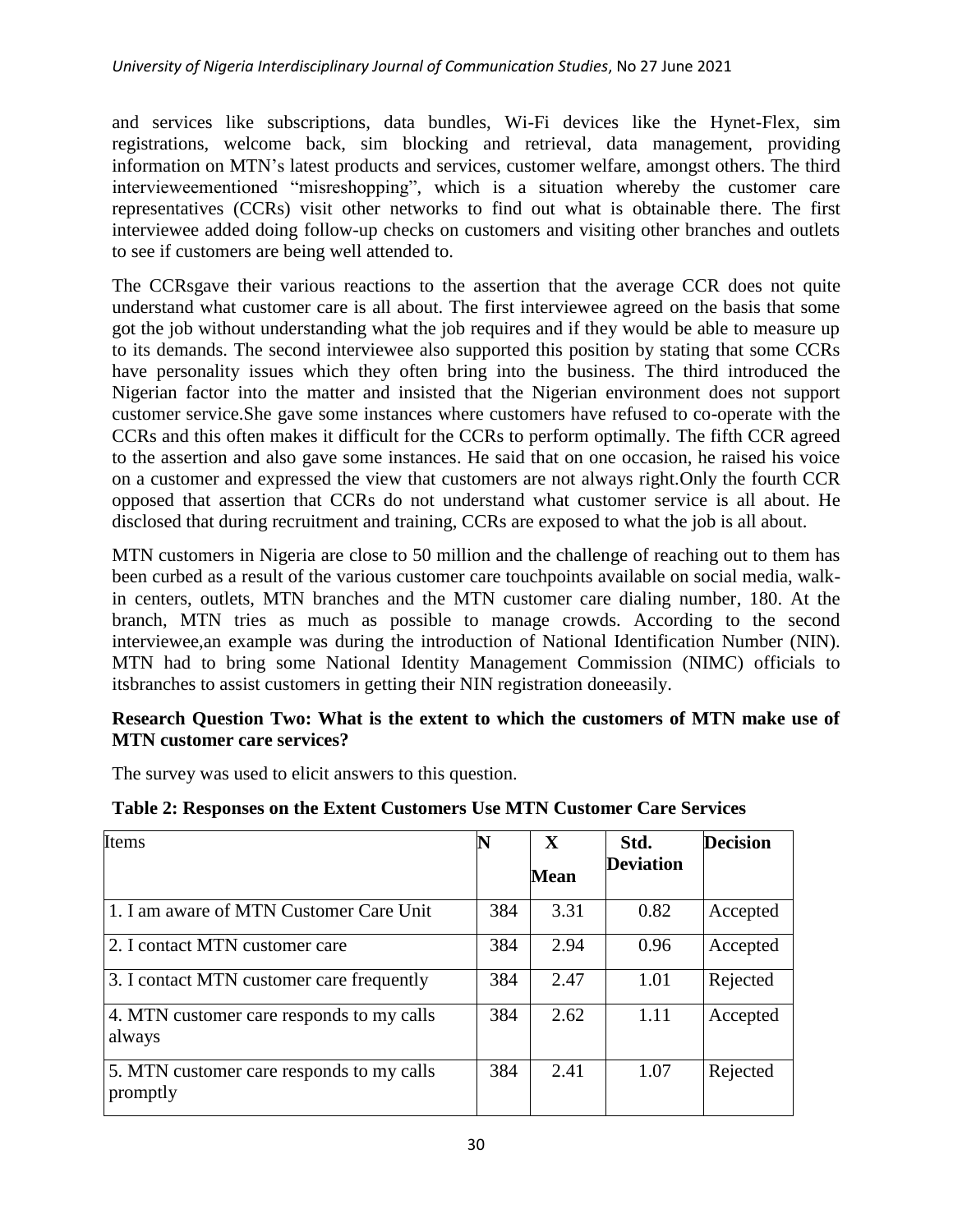Data in the table above reveal that respondents partly use MTN customer care services. This is because they agreed to being fully aware of the MTN Customer Care Unit, contacting MTN customer care and MTN customer care responding to calls always. They, however, disclosed that they do not contact MTN Customer Care frequently and MTN customer care does not respond to their calls promptly. The reason for the question on awareness is because customers cannot use what they are not aware of. The majority of the MTN users agreed they know about the company's customer care services but do not contact them often. The reason for this could be due to the various applications online for self service because the question on how they contact MTN customer care revealed that most of them rarely visit MTN branches but prefer to either call, send mails, or use the mobile app.

## **Research Question Three: What are customers' perception of MTN customer care services?**

The survey was also used to elicit answers to this question.

# **Table 3: Responses on Customers' Perception of MTN Customer Care Services**

| Items                                                                                                                           | N   | $\mathbf X$<br><b>Mean</b> | Std.<br><b>Deviation</b> | <b>Decision</b> |
|---------------------------------------------------------------------------------------------------------------------------------|-----|----------------------------|--------------------------|-----------------|
| 1. MTN customer care reps respond to issues on time                                                                             | 384 | 2.77                       | .93                      | Accepted        |
| 2. The customer care services provided by MTN are<br>not satisfactory                                                           | 384 | 2.53                       | .95                      | Accepted        |
| 3. MTN customer care reps attend to customers<br>request with negligence                                                        | 384 | 2.49                       | 1.05                     | Rejected        |
| 4. Interactions with MTN customer care are often<br>appealing, engaging and interesting                                         | 384 | 2.92                       | .94                      | Accepted        |
| 5. MTN customer care seldom provide appropriate<br>solution to customers' challenges                                            | 384 | 2.67                       | .94                      | Accepted        |
| 6. MTN customer care has enabled me to overcome<br>the challenges associated with the use of company's<br>products and services | 384 | 2.75                       | 1.83                     | Accepted        |
| 7. MTN customer care are attentive and reliable                                                                                 | 384 | 2.80                       | .97                      | Accepted        |
| 8. MTN customer care appear motivated and<br>passionate about human relationships when<br>interacting with customers            | 384 | 2.80                       | .94                      | Accepted        |
| Valid N (listwise)                                                                                                              | 384 |                            |                          |                 |

Data in the table above reveal that respondents have a positive perception of MTN customer care services. This is evident in the sense that respondents agreed to all items except when they said that the customer care services provided by MTN are not satisfactory.

**Research Question Four: What is the overall influence of MTN customer care services on consumers' patronage of the mobile network service?**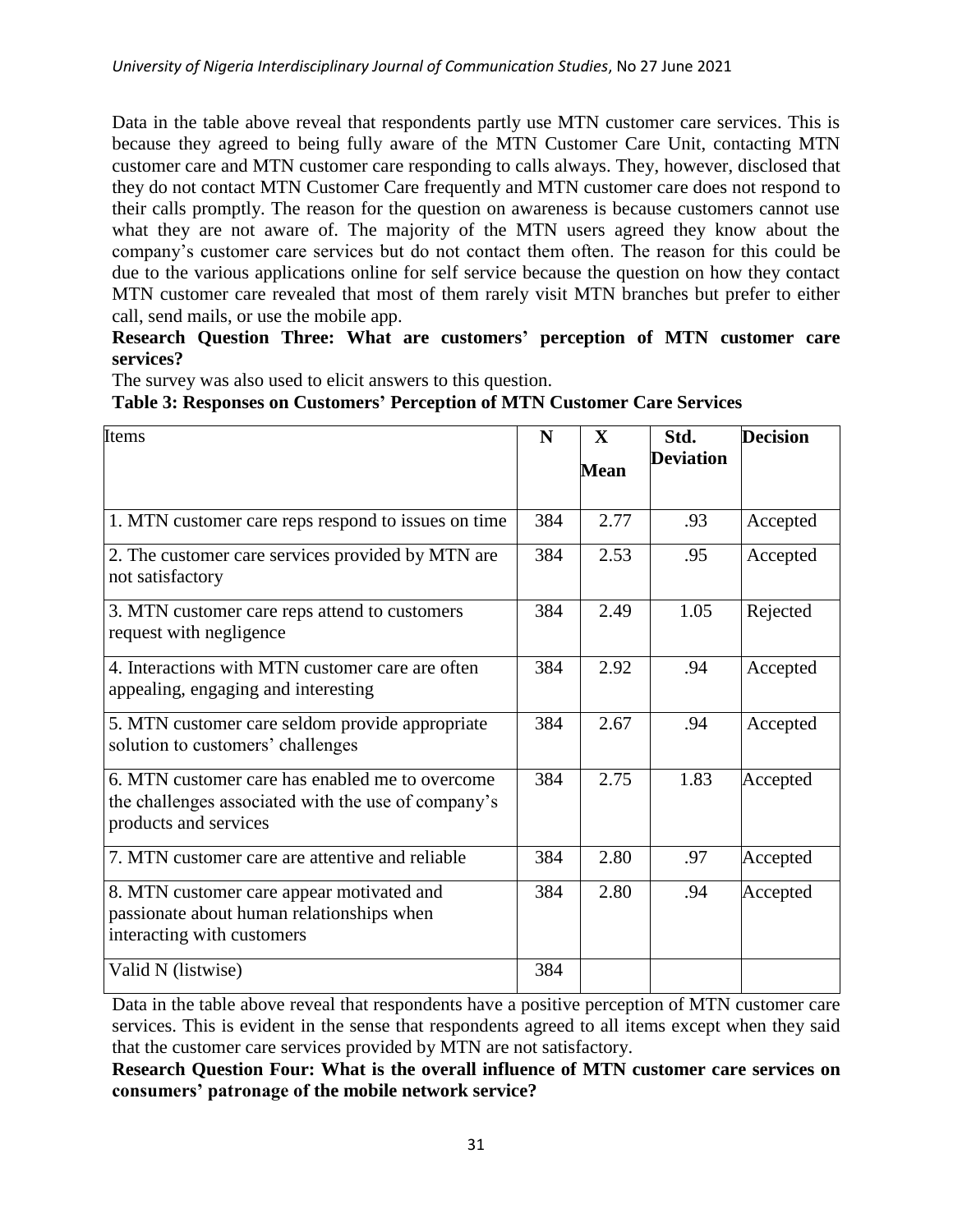The survey was used to find answers to this questions.

## **Table 4:Responses on the Overall Influence of MTN Customer Care Services on Consumers' Patronage of the Mobile Network Service**

| Items                                                                                                                               |     | X           | Std.<br><b>Deviation</b> | <b>Decision</b> |
|-------------------------------------------------------------------------------------------------------------------------------------|-----|-------------|--------------------------|-----------------|
|                                                                                                                                     |     | <b>Mean</b> |                          |                 |
| 1. MTN customer care has enhanced the ease<br>with which I use services provided by the<br>company                                  | 384 | 2.89        | .92                      | Accepted        |
| 2. MTN customer care has increased my use of<br><b>MTN</b> services                                                                 | 384 | 2.74        | .90                      | Accepted        |
| 3. MTN customer care has enabled me to<br>overcome the challenges associated with the use<br>of the company's products and services | 384 | 2.64        | 1.03                     | Accepted        |
| 4. MTN customer care services have built my<br>loyalty to the company's product and services<br>over the years                      | 384 | 2.64        | 1.00                     | Accepted        |
| Valid N (listwise)                                                                                                                  | 384 |             |                          |                 |

The table above shows that the respondents all agreed to MTN customer care having influence on their overall patronage of the mobile network service. This is evident in the high acceptance rate of the items. They agreed that customer care has made it easier for them to make use of MTN services and has built their loyalty to the company.

## **Research Question 5: What are the challenges that can be identified in MTN Customer Care Unit's Operations?**

Thesurvey andindepth interview were used to elicit answers to this question.

## **Table 5: Challenges Facing MTN Customer Care Unit's Operations**

| Items                                                            |     | X<br><b>Mean</b> | Std.<br><b>Deviation</b> | <b>Decision</b> |
|------------------------------------------------------------------|-----|------------------|--------------------------|-----------------|
| 1. Too much delay in their response time                         | 384 | 3.04             | 1.84                     | Accepted        |
| 2. General poor network challenge that makes<br>them unreachable | 384 | 2.74             | .92                      | Accepted        |
| 3. Discontinuity of ongoing interaction                          | 384 | 2.78             | .94                      | Accepted        |
| 4. Unfriendly user interface of the MTN<br>Services App          | 384 | 2.73             | 1.03                     | Accepted        |
| 5. Inability to solve mobile recharge issues e.g.                | 384 | 2.68             | 1.05                     | Accepted        |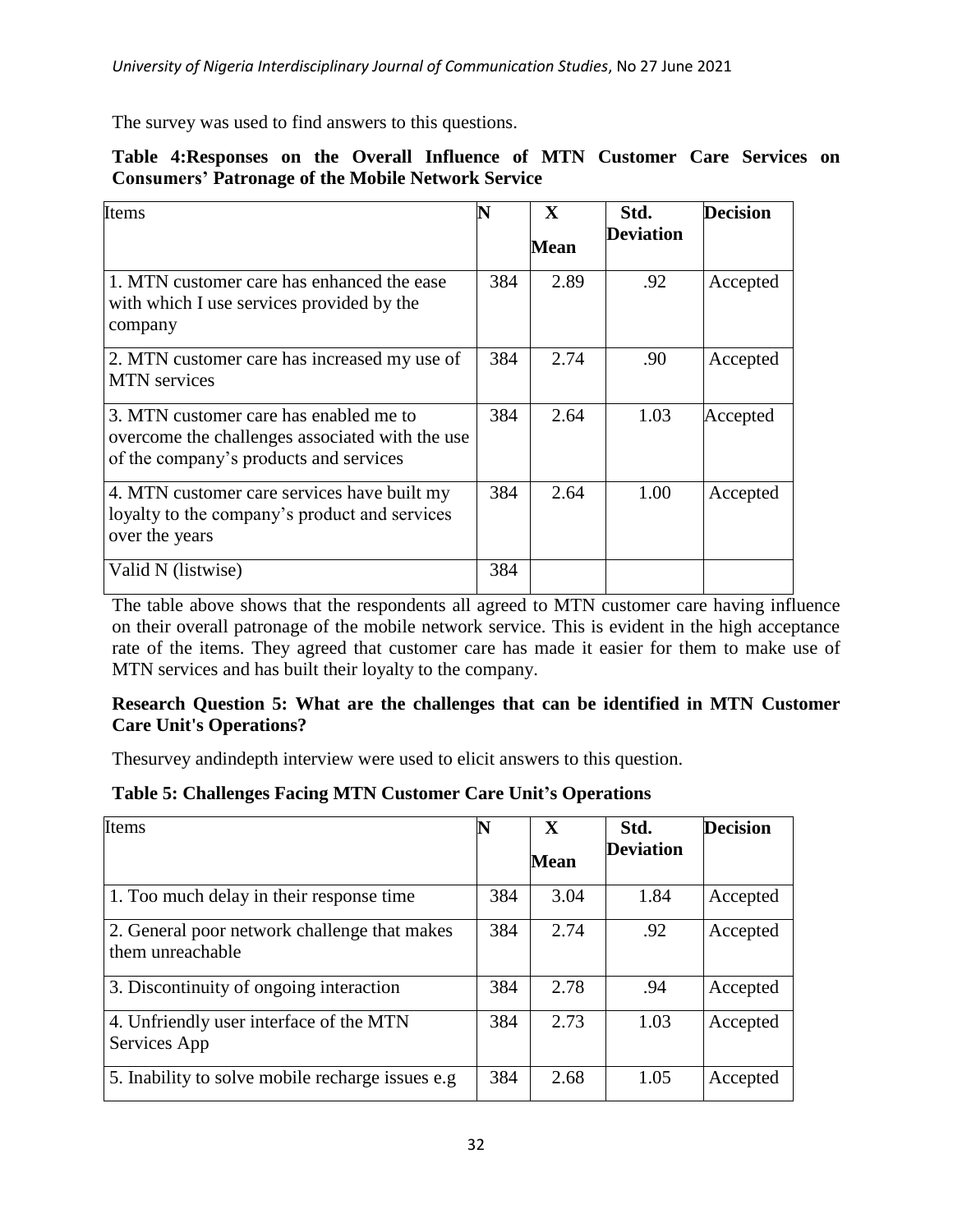| through the bank                                                                                                       |     |      |      |          |
|------------------------------------------------------------------------------------------------------------------------|-----|------|------|----------|
| 6. Challenges with dialing 180                                                                                         | 384 | 2.74 | 1.02 | Accepted |
| 7. Limited options in the mobile app                                                                                   | 384 | 2.71 | .94  | Accepted |
| 8. Inability of customer care representative to<br>ho beyond the strictures of their company's<br>bureaucratic process | 384 | 2.59 | 1.06 | Accepted |

The table above shows that the respondents have challenges in their use of MTN customer care services– they agreed to all the items. First, there is the challenge of reaching the CCRs especially via calls. There are also network hitches which interrupt ongoing interactions and warrant the customer calling again with little or no chance of speaking with the same CCR he or she was on call with before the truncation. Coming to the MTNApp, sometimes, it may be difficult to understand what a particular icon on the app is solving. Also, most of the recharges done online are charged from banks. So it becomes difficult for a CCR to attend to such issues.Usually, they would refer customers to the bank and this is stressful for the customer. In dialing 180, which is the customer service line of MTN, there is the challenge of receiving a prompt answer. Sometimes, the customer has to wait for many minutes before speaking with a CCR and customers are not often patient. Good customer care should enable customers to be attended to as soon and easily as possible. The last item in the table reveals that CCRs are often limited in their service to customers. This is referred to in MTN as limitation of access.

The indepth interview was also used to elicit answers to this research question**.** In a situation where there is no clear policy and the CCR needs to make a judgement call, most of the interviewees said they will use their discretion to handle the customer's issue rather than ask the customer to go and return some other time. They would get the customer's contact and try to help out in whatever way they can. The fifth interviewee referred to this as "turnaround time".

Furthermore, when asked to state the challenges in the discharge of their services, the interviewees gave the following answers:

- 1. Limitation of Access: This is a major challenge for them because every one of them pointed to this particular issue. This, they said,affects them on daily basis and it is a situation whereby they cannot access a particular application that would have helped them to resolve an issue. They said that the organisation deals with cadres which translate to a hierarchy with the result that only those in managerial positions can have access to certain applications. So most times, while trying to attend to an issue, they get stuck because of this limitation of access.
- 2. Impatience on the part of customers: They mostly refer to this as the Nigerian factor considering the Nigerian environment and how difficult it is to effectively discharge their duties without customers interrupting them. Some of these interruptions come in the form of violence, not queuing up and incoherent explanations.
- 3. Network Hitches: Sometimes, this makes it impossible to attend to customers because most of the resolutions have to be done using internet connections. Also, some of these network issues come directly from NCC interference. The NCC sometimes limits network coverage of telecommunications companies to restrict them from breaching certain rules.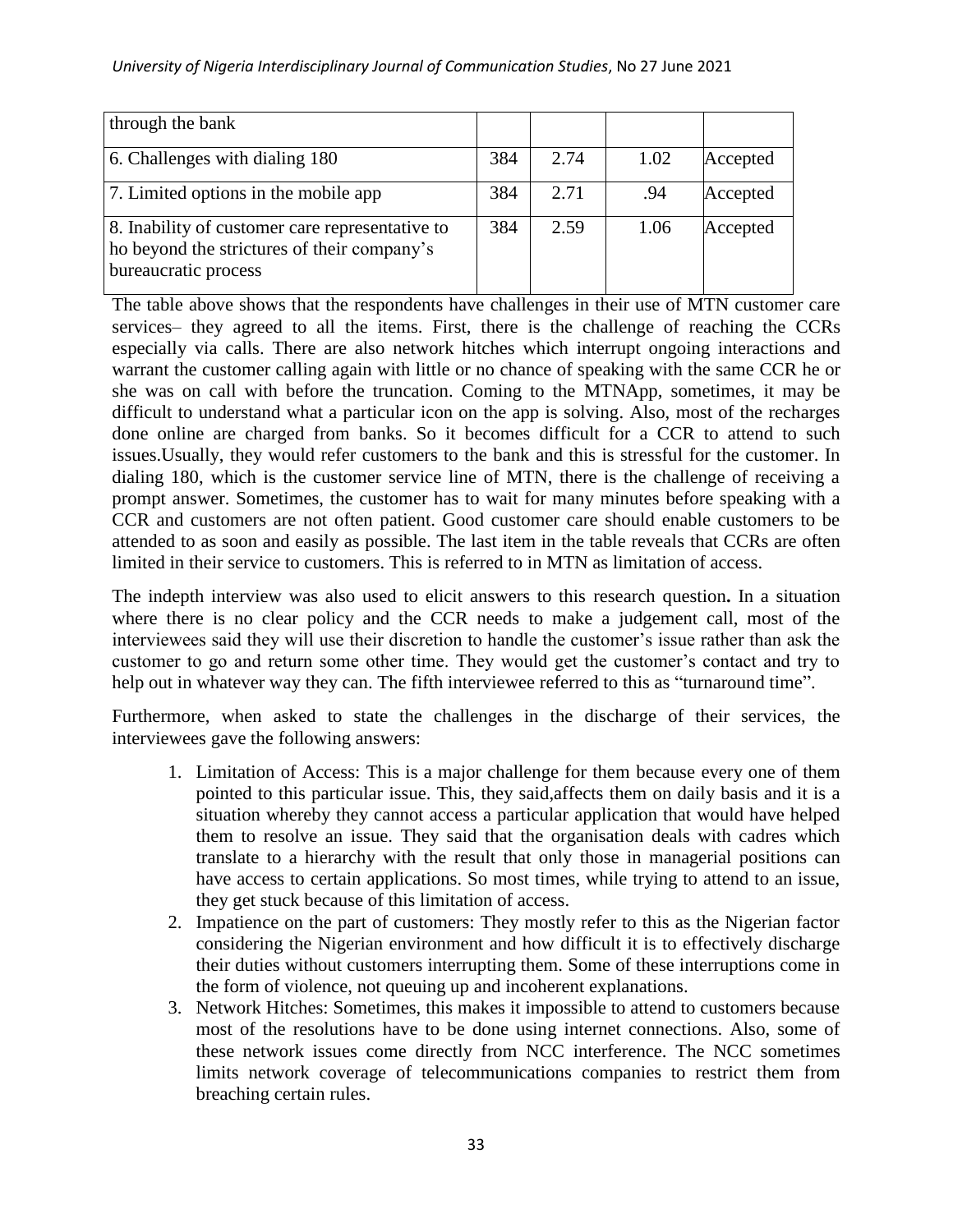- 4. Added Responsibilities: Most of the NCC policies being brought up are additional responsibilities for the CCRs because they have more processes to pass through before attending to a customer, e.g. the introduction of NIN, proper capturing and matching of names.
- 5. Crowd Management: This is a major challenge because MTN has a huge customer base and most times organising these customers can be very difficult. As most of the interviewees said, everybody wants to be attended to at the same time and this is not possible because the organisation deals with priority access. This is a situation whereby the aged, disabled and nursing mothers are considered first before others.
- 6. Aggressive customers: Some customers are rude and come with the intention to fight. To this, the fifth interviewee said that customers are not always right. He stated that some customers slap the CCRs, one even came with acid and this shows the extent to which customers can go to get what they want. Some do not even listen to explanations but would exhibit aggressive behaviour.
- 7. Remuneration: The second interviewee said they work more than their pay and also mentioned poor working environment as a challenge.

All the interviewees indicated that customer care is a flexible job as against the rigidity that is taught. They agreed that they could bend the rules as long as this does not affect the organisation. They said that the business demands that one should be flexible so as to carry customers along because even the management would not want any customer to be lost in the course of a service encounter. They emphasised the need to be flexible to accommodate some customers especially the aged who cannot be sent back to come another day. Flexibility is needed to ensure that customers are satisfied and not left grumbling and leaving the business environment with grudges and dissatisfaction. The first interviewee said that if one customer leaves the business, fifty other people would leave because that one person's report is able to change the minds of the other fifty people. This is a very delicate aspect of the business.

Also, the question on a customer who after meeting multiple agents has not received the needed help was answered on the basis of first understanding the issue at hand because without proper understanding of an issue, no resolution can be proffered. So the CCRs said they would also call on the attention of their colleagues or escalate to the supervisor who has more access to certain applications used for working. They further said that this is where good relationship with colleagues comes in because they could help out in such rare cases. When a customer is having technical issues, the best way to help such a one is to consult other departments like the network or engineering departments who would have better views on how to resolve such issues. Another way is to make use of mails. According to them, this makes resolution of issues faster since those at the up line cannot see such mails and ignore them.

Finally, the discussion on the extent of attention MTN pays to its Customer Care Unit revealed that MTN works closely with the unit. The company provides the necessary working tools or apparatus it needs. The fifth interviewee mentioned that the CCRs are the face of the organisation as they give the management reports on the needs of the customers. A typical example is the introduction of MTN Awuf. He said that they discovered that customers love freebies and suggested to the management for provision of such in one of their tariff plans and the management bought the idea.

## **Discussion of Findings**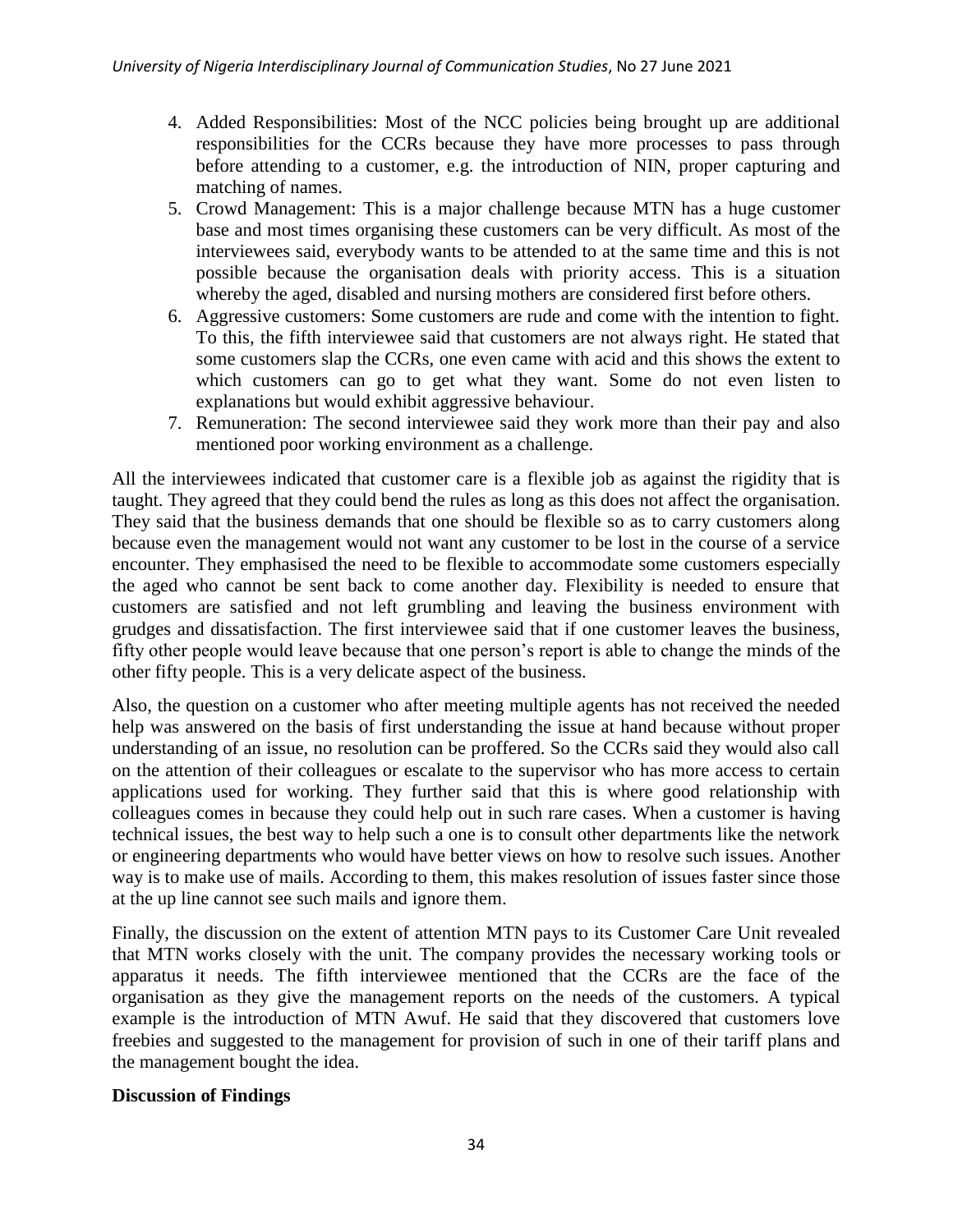Mascio (2010) posits that howwell employees understand customer care service determines how well they do their work. However, since the concept lacks a unified and concrete definition, this understanding is subject to different interpretations and this we see by the various interpretations the five interviewees gave to their understanding of customer care. Therefore, the findings support Mascio's position that a customer care representative would treat a customer according to his understanding of the job. The second interviewee's assertion that some CCRs have personality issues which they often bring into the business also affirms Mascio's position.

The first interview question was coined from the assertion of Machado and Diggines (2012) who said that the average customer service staff does not quite understand the real meaning of customer care. Four out of the five interviewees agreed to this assertion. Kurtenbach (2000) explains that companies who excel in customer services consider their customer's experience as paramount. Kurtenbach's views emanate from the popular view that customers are always right and should be given the utmost preferential treatment. The fifth CCR went against this view when he said that customers are not always right and this means he does not see the customer as the king as most scholars have repeatedly affirmed. This draws attention to Singh's study on the importance of internal customers and the behavioural skills they need to play their roles in delivering customer service (Singh, 2000).

Companies put their customers before profits at inception, and those businesses that continue to satisfy their customers will climb to the top and hold on to a greater share of the market (Kabu&Soniya, 2017). The organisation determines to a large extent how customers would perceive them. For instance, MTN has given subscribers the perception that the company is everywhere although this is not really true. It did this through its various advertisements with the slogan, "MTN, everywhere you go" and customers are trooping to the network with the belief that MTN is indeed everywhere in the country. Even so it is with customer care relationships. The study reveals that customers perceive MTN customer care to be active, attentive and relational. This is in agreement with Sulaimon (2016)'s view that customer care is the provision of services to patrons prior to, during and following sales. The customers in this study seem to have a good rapport with MTN customer care services regardless of the several challenges they encounter in dealing with them.Most customers agreed that MTN customer care has influenced them greatly in their use of MTN services and overall preference of the brand.

## **Conclusion**

Without customer satisfaction, there can be no consumer patronage. It appears that customers are with MTN because of the nature of products and services they offer which may be better than what other networks provide. Although this was not fully explored in the study, it came across in the interviews and informal discussions with respondents that customer care services do not seem to be the only connection or attachment to the brand.

Although the interviewees mentioned that the organisation pays attention to the unit, interactions and information gathered reveal the reverse. The CCRs all stated a host of challenges hampering them from discharging their duties effectively and some of these challenges could have easily been settled by the organisation if it truly pays attention to the unit. The question then is: how can the CCRs proffer solutions when they are incapacitated?

#### **Recommendations**

Based on the findings of the study, four recommendations are hereby made: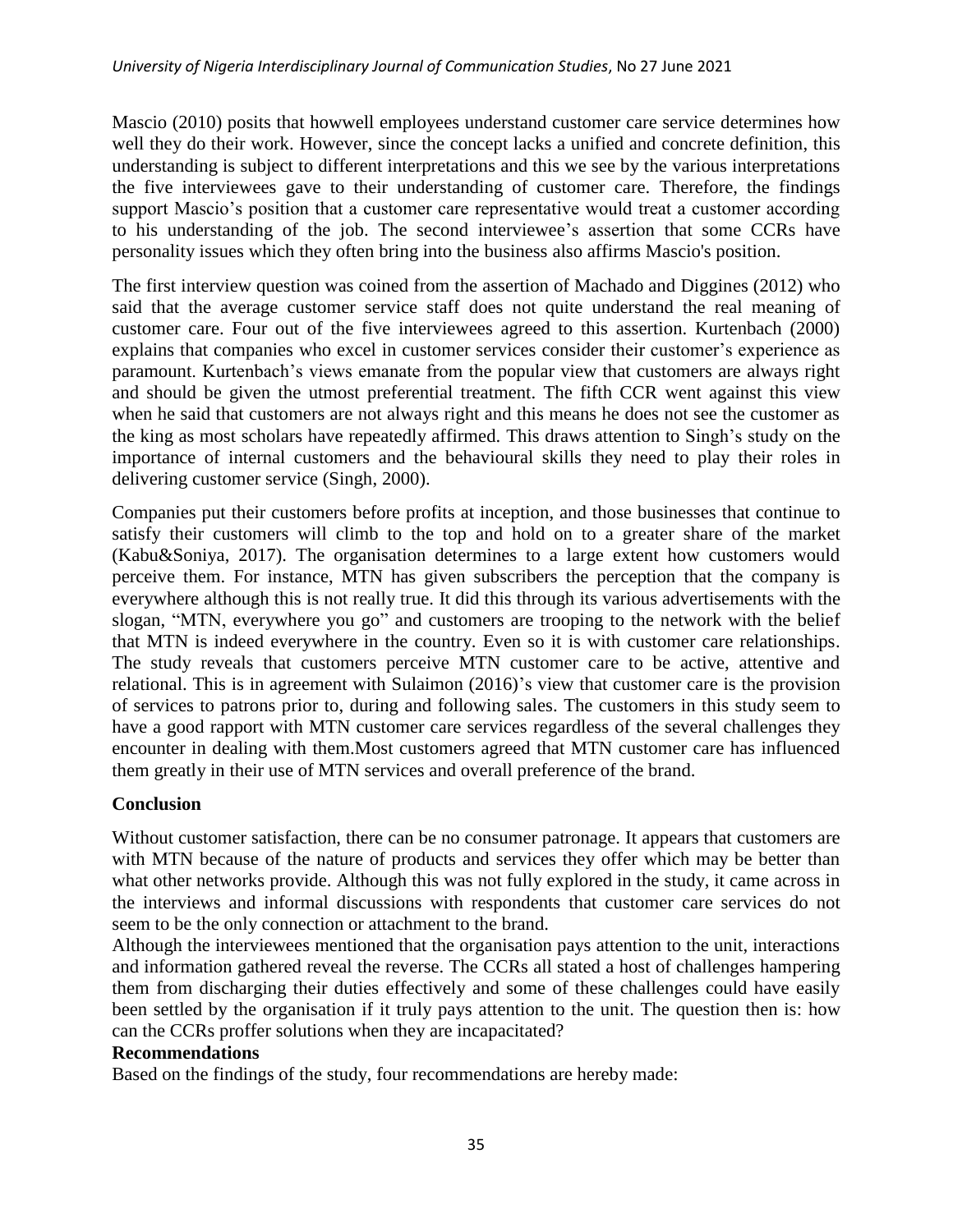- 1. Organisations should understand what customer care is all about because thisis able to keep them ahead in view of the competitiveness vividly seen in the telecommunications industry. They should also employ capable hands who are passionate about customer service and not those who give eye service. They should grow customer confidence and enjoin CCRs to studytheir customers so that they can envision theirexpectations and challengesand be ready to respond satisfactorily.
- 2. Organisations can also help to enlighten individuals on how to comport themselves especially in public places.For example, just like they send messages to customers, like for new tariff plans, MTN can sensitise its customers through sms and further enlighten them on how to relate with theirCCRs.
- 3. Every CCR should be given access to applications that can help them to easily solve customers' issues. Such access should not be limited because customers are always needing attention. The management should ensure that CCRs do not get stranded in the course of relating with customers. Where some of these bureaucratic controls cannot be adjusted, CCRs can apply personal qualities like friendliness, courteousness and reassurance to calm customers down until they can be fully attended to.
- 4. Customers should put all facts together before coming to lay complaints. Most of the violence during service delivery arise from misunderstandings either from lack of proper explanation or not checking their transactions properly before coming to the branch to fight with a CCR.

#### **References**

- Adjaino, V.O. (2017). Subscribers' satisfaction with telecommunication services in Nigeria. *Nigeria Journal of Business Administration*.*15*(1&2), 86-90.
- Ahmed, P.K.&Rafiq, M. (2002). *Internal marketing – Tools and concepts for customer-focused management*. Oxford, England: Butterworth-Heinemann.
- Asaghar, A. J., Mohammad, A. G., Seyed, A. M., Khaled, N., &Seyed, M. S. (2011). Study of the effect of customer service and product quality on customer satisfaction and loyalty. *International Journal of Humanities and Social Sciences*, *1*(1), 33-35.
- Brady, M. K. &Cronin, J. (2001). Customer orientation: Effects on customer service perceptions and outcome behaviors. *Journal of Service Research, 3* (3), 241–251.
- Coll, R. &Zegwaard, K.E. (2006). Perceptions of desirable graduate competencies for science and technology new graduates. *Research in Science & Technological Education, 24*(1), 29-58.
- Creswell, J. W. (2012). *Qualitative inquiry and research design:Choosing among five approaches.* Thousand Oaks, Calif.: Sage Publications.
- Fornell, C. (1992). *A national customer satisfaction barometer: The Swedish experience.*Thousand Oaks, Calif.:: Sage Publications.
- Kabu, K.&Soniya, M. (2017). Customer satisfaction and customer loyalty. Retrieved from [https://scholar.google.com/scholar?q=Kabu,+K.+%26++Soniya,+M.+\(2017\).+Customer+s](https://scholar.google.com/scholar?q=Kabu,+K.+%26++Soniya,+M.+(2017).+Customer+satisfaction+and+customer+loyalty&hl=en&as_sdt=0&as_vis=1&oi=scholart) [atisfaction+and+customer+loyalty&hl=en&as\\_sdt=0&as\\_vis=1&oi=scholart](https://scholar.google.com/scholar?q=Kabu,+K.+%26++Soniya,+M.+(2017).+Customer+satisfaction+and+customer+loyalty&hl=en&as_sdt=0&as_vis=1&oi=scholart)